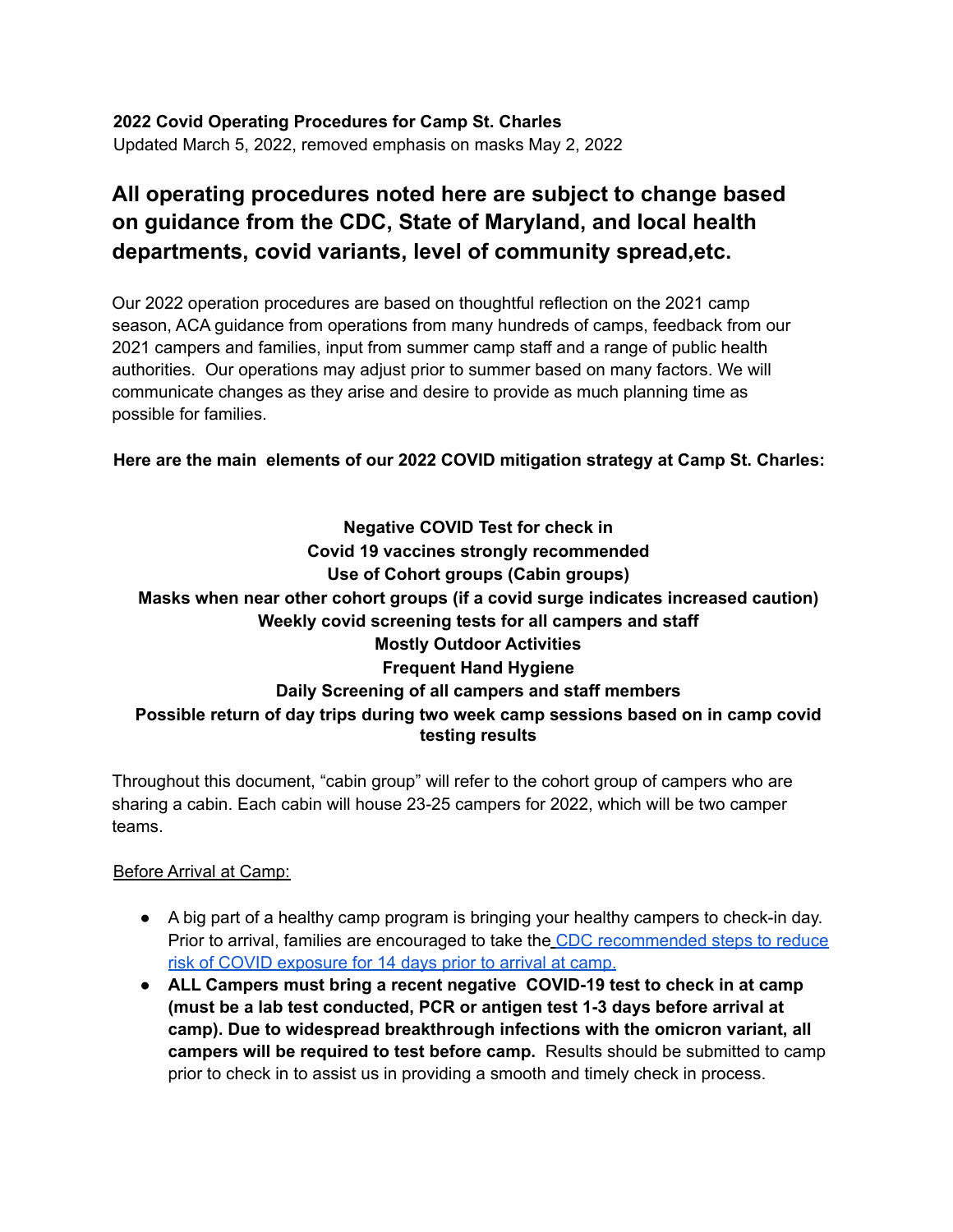Guidance for parents regarding scheduling pre-camp covid tests will be updated throughout the summer season. Most families who had difficulty with timely test results had tested at their doctor's office. Other testing locations were much more efficient with providing results.

- **● Campers who are up to date on covid vaccination (including recommended boosters) should also complete a screening test and submit vaccine records.** What does up to date on covid [vaccination](https://www.cdc.gov/coronavirus/2019-ncov/vaccines/stay-up-to-date.html) mean?
- Camp staff will be screened for COVID before arriving at camp, will be vaccinated and will be tested weekly
- Parents are encouraged to discuss the risks of COVID-19 with their camper's pediatrician before attending camp.
- Campers/Guests/Staff Members who have had a recent exposure to COVID-19 or have tested positive for COVID-19 should not come to camp.
- Pre-camp COVID testing of campers will allow our cabin groups to be considered households during the camp session. Within the cabin group, campers will be permitted to spend time together without masks. Since campers are sharing living space and would not be sleeping in masks, we were pleased to see that the CDC updated summer camp guidance in 2021 to allow forming of households at camp. Cohort members will not need to wear masks while spending time together, when only cohort members are present.

### Arrival at Camp:

● Check in will be a drive through process. Parents will remain in the car and check in will be completed at various stops around camp. We are using the same process as in 2021, please follow the instructions of camp staff directing traffic and be patient.

- Check in will be Sunday 1-3 p.m.
- Camp staff will assist campers in moving into their cabin and bunks.

• Campers will need masks for entering and leaving the mess hall and during indoor activities when more than one cohort is present. The program is structured to limit the need for masks but masks will be needed briefly, each camp day.

● **Mail: Parents may drop off a package at check-in to be delivered on Wednesday.** (Because our local post office has closed, we have requested that parents plan to leave a package at camp during drop off and useBunk1 to send bunk notes. Mail will not be collected daily from the post office and is typically very slow. Additionally, we are trying to limit trips in and out of camp so please refrain from sending mail.)

● Parents will receive a folder of information, including contact information for camp staff members and information to assist with accessing Bunk1 photos and how to send and receive bunk notes.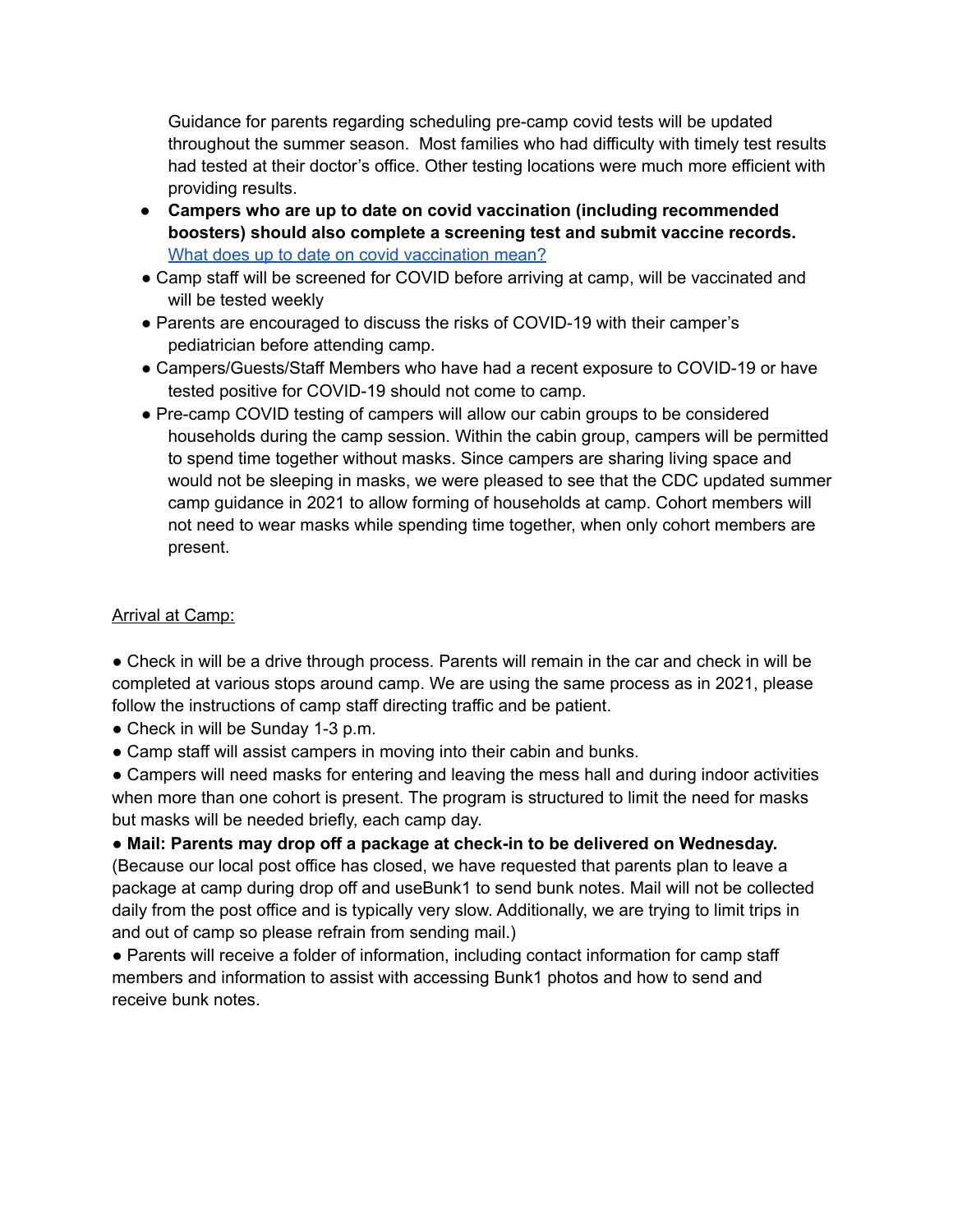#### **Activities/General Camp Events:**

- All campers and staff will be tested for covid 19 while at camp. CSC has scheduled with Capital Diagnostics to conduct testing on site for all campers and staff. These results will assist families who have other camps and travel after time at Camp St Charles. For our two week camp program, the testing will provide important data to guide decisions about allowing more interaction between cohort groups during the second week of our program.
- Campers will need to bring several face coverings/masks to camp. Campers should choose well-fitting masks that they are used to wearing. Label all masks with camper's names, just as we recommend labeling clothing. Mabel's Labels are ideal.
- Campers will wear masks when indoors, near people from other cohort groups (in the event of a covid surge) generally, we will limit close contact between cohort groups
- Campers will have daily health checks, which will include temperature checks and health screening questions
- Campers will wash their hands frequently while at camp and will use hand sanitizer at activity areas without access to a handwashing station.
- Whole camp activities will be modified to provide spacing between cohort groups with limited, interactions between cohort/cabin groups.
- When possible, campers will be outside and most camp activities are outdoor activities.
- Since we offer a wide range of specialized activities, it will not always be possible to have campers assigned with their cabin counselors.
- Some of our camp wide events will be modified so that we can continue some camper favorites with physical distancing between cohort/cabin groups.
- Sharing of equipment will be limited and high touch areas will be sanitized regularly.

### Meals at Camp:

- Meals will be served in shifts in the well ventilated mess hall building
- Campers will wear masks as they walk to their tables and will sit with their cohort groups with 6+ feet of space between cohort groups.
- Camper groups will eat at assigned tables and the space will be sanitized between uses.
- ●Snacks (Canteen) will be served by cabin group and enjoyed at picnic tables in the cabin area. Again, cohort groups will be seated together at each cabin.

Free Time/Zone Time at Camp: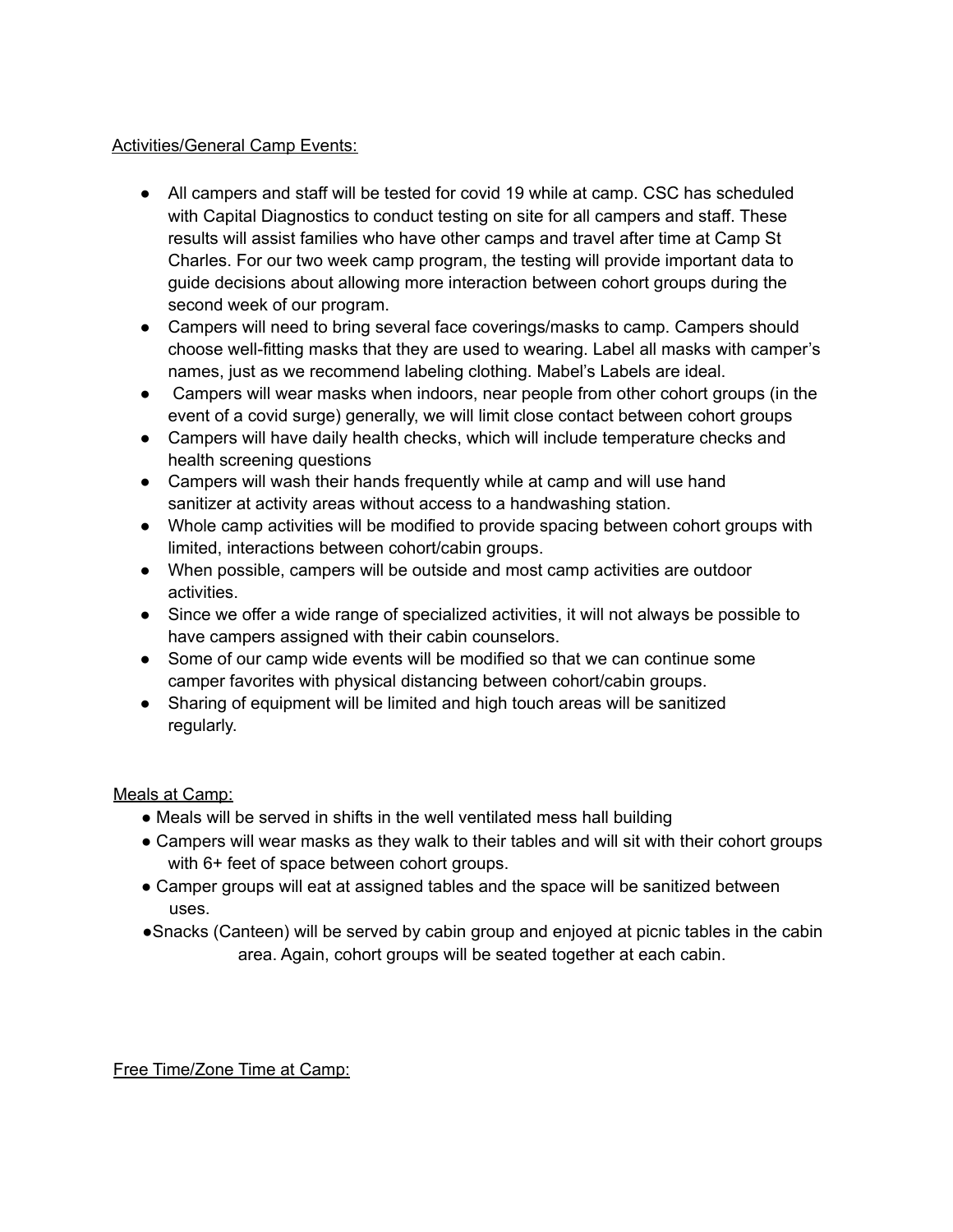- Cabin groups will be assigned to camp areas during "free time" (dock, sports, pool, nature… on a rotation so that all campers will have opportunities at all areas).
- Pool time will be assigned to one cabin group at a time since masks will not be worn in the pool
- During our two week camp programs, outdoor events with interaction between groups may be permitted during the second week of camp. This decision will be driven by data from covid testing completed during the first week of camp

### Extreme Heat:

- In the event of extreme heat, our schedule will be modified to ensure that campers can remove their masks and avoid interaction with other cabin groups.
- Campers will not be required to wear masks in extreme heat as that would present a health hazard.

#### Siblings at Camp:

- Siblings who are not the same gender and age group will not be assigned to the same cabin group.
- Since we must keep cabin groups together as a cohort, our cabins and teams are the same group. Many activities are adjusted for campers age, abilities, and physical size. We have opted to organize cabins by age group while cohorts are recommended for covid mitigation.
- Siblings who do not share a cabin may wish to connect during their time at camp. Counselors will assist campers in these visits. Counselors will not necessarily know that campers have siblings in other groups and campers can ask

counselors to help them arrange for a check in with a sibling. Meal times are a good opportunity for camp staff to facilitate check-ins between siblings.

#### Illness at Camp:

- Check in Screenings and Daily health screenings will be completed at camp.
- If a child or staff member has a fever or any COVID-19 symptoms, they will be referred to the camp nurse/physician for further evaluation.
- The camp nurse/physician will identify any camper or staff member who is suspected of having COVID. The ill individual will be separated from the group and monitored until they can be collected by a parent or other authorized adult.
- In the event of an illness after camp, please notify Camp St. Charles for contact tracing purposes.
- In the event of a COVID case at camp, all members of the camp community will be notified. Following a covid exposure, vaccinated participants will continue to be monitored for symptoms. Following a covid exposure, unvaccinated participants must